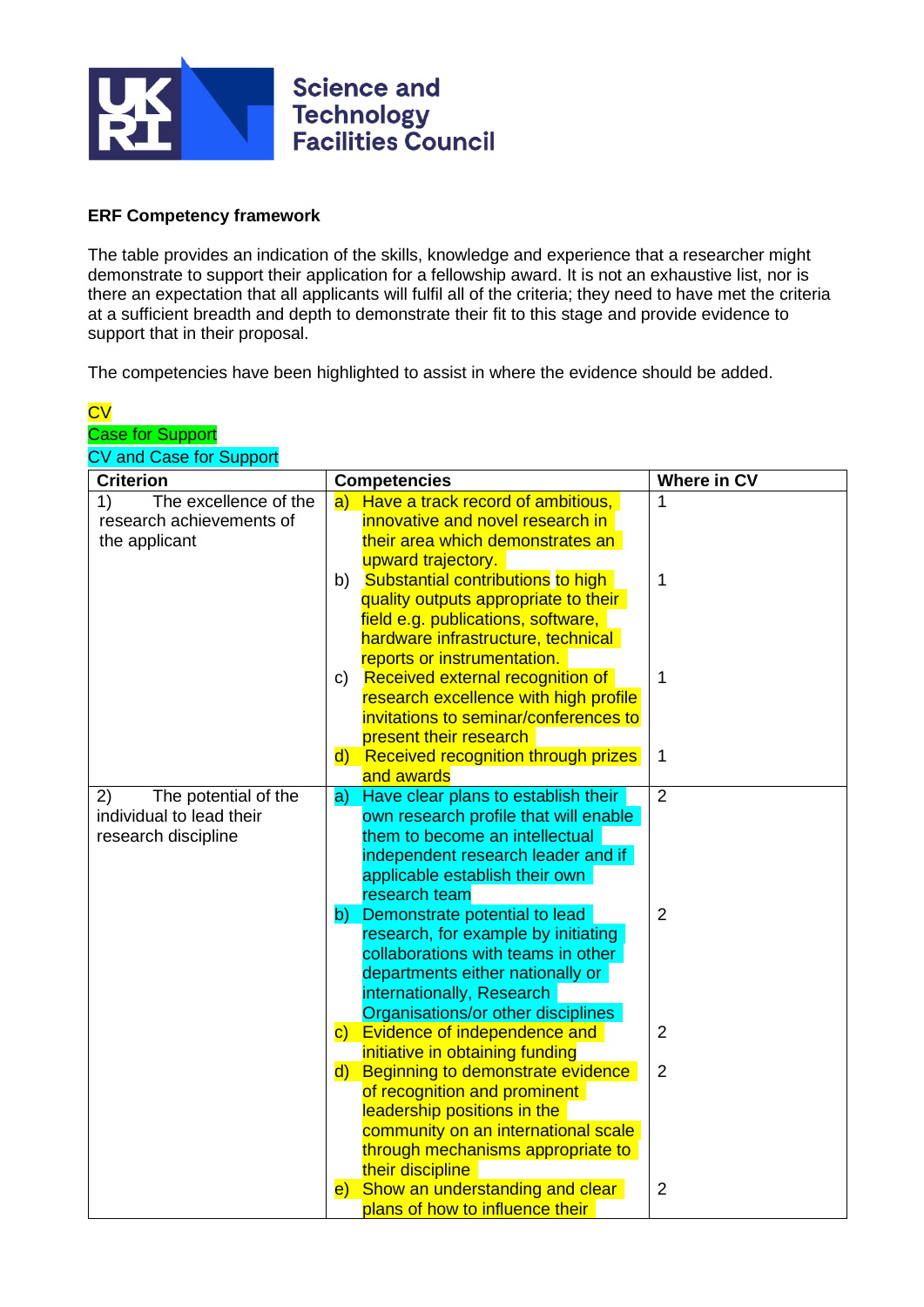|                                                                                                                                                              | research field and awareness of<br>ways to influence the wider research<br>agenda. For example, through<br>experience of participation in peer<br>review, participation in internal<br>committees, acting as an<br>ambassador or advocate for a<br>research field or theme, or<br>influencing policy, or organisation<br>roles in research workshops.<br>A credible plan for how research<br>f)<br>outcomes will be communicated and<br>disseminated to achieve the<br>maximum impact within the research<br>community, building on previous<br>experience and track record | $\overline{2}$                                                 |
|--------------------------------------------------------------------------------------------------------------------------------------------------------------|-----------------------------------------------------------------------------------------------------------------------------------------------------------------------------------------------------------------------------------------------------------------------------------------------------------------------------------------------------------------------------------------------------------------------------------------------------------------------------------------------------------------------------------------------------------------------------|----------------------------------------------------------------|
| 3)<br>The capability to<br>maximise the potential of<br>others and the ability to be,<br>or become, a clear<br>communicator and<br>disseminator of knowledge | Have identified opportunities to<br>$ {\bf a} $<br>access career development support<br>from the host organisation or outside<br>organisations e.g. mentoring and<br>professional training development<br>and relevant training courses that<br>would underpin their future career<br>ambitions.                                                                                                                                                                                                                                                                            | 3                                                              |
|                                                                                                                                                              | b) Show an ability to identify and<br>maximise potential in others. For<br>example, through the day to day<br>support and development of<br>graduate and undergraduate<br>students or early career<br>researchers, providing career<br>support or by actively networking or<br>coordinating the work of others.                                                                                                                                                                                                                                                             | 3                                                              |
|                                                                                                                                                              | Evidence of engagement that is<br>$\mathcal{C}$<br>integral to their own research<br>community, for example, running a<br>journal club, hackathons. Have<br>effective communication and<br>interpersonal skills across the<br>wider research community, for<br>example presentations at                                                                                                                                                                                                                                                                                     | 3                                                              |
|                                                                                                                                                              | conferences, workshops<br>A credible plan to communicate and<br>d)<br>disseminate the impact of the<br>research outside of the community,<br>across different audiences, building<br>on previous experience and track<br>record e.g. through collaboration<br>with private, public or third sector<br>bodies, publications for a non-<br>academic audience, social media or<br>public engagement activities                                                                                                                                                                 | 3                                                              |
| 4)<br>The excellence,<br>timeliness, feasibility,<br>distinctive vision and<br>importance of the proposed<br>research;                                       | a) Have a clear and distinctive strategic<br>vision for their own research in the<br>context of the broad research area<br>within which they work, including<br>internationally;<br>Be able to describe how their<br>b)<br>research plans fit in to an<br>international context                                                                                                                                                                                                                                                                                             | This criterion will be<br>addressed in the case<br>for support |